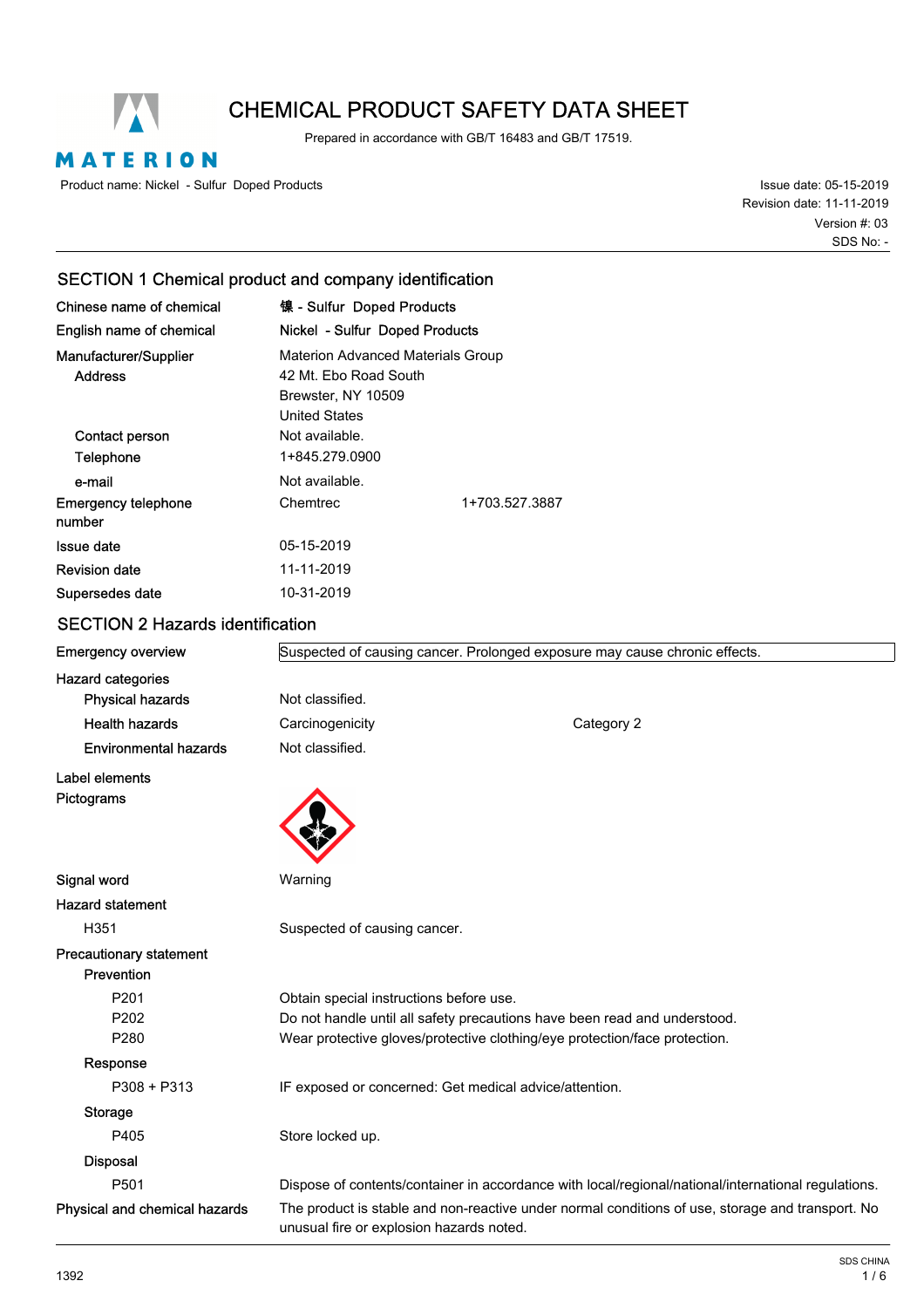| <b>Health hazards</b>        | Prolonged inhalation may be harmful. Expected to be a low ingestion hazard. Direct contact with<br>eyes may cause temporary irritation.                                                                                                                                                                                                                                              |
|------------------------------|--------------------------------------------------------------------------------------------------------------------------------------------------------------------------------------------------------------------------------------------------------------------------------------------------------------------------------------------------------------------------------------|
| <b>Environmental hazards</b> | The product is not classified as environmentally hazardous. However, this does not exclude the<br>possibility that large or frequent spills can have a harmful or damaging effect on the environment.                                                                                                                                                                                |
| Supplemental information     | 99.99% of the mixture consists of component(s) of unknown acute oral toxicity. 99.99% of the<br>mixture consists of component(s) of unknown acute dermal toxicity. 99.99% of the mixture<br>consists of component(s) of unknown acute hazards to the aquatic environment. 99.99% of the<br>mixture consists of component(s) of unknown long-term hazards to the aquatic environment. |

## SECTION 3 Composition/information on ingredients

| Substance/mixture    | Mixture           |                   |
|----------------------|-------------------|-------------------|
| <b>Chemical name</b> | Concentration (%) | <b>CAS Number</b> |
| Nickel               | $99 - 100$        | 7440-02-0         |
| Sulfur               | $0.2 - 0.01$      | 7704-34-9         |

## SECTION 4 First aid measures

| <b>Inhalation</b>                               | Move to fresh air. Call a physician if symptoms develop or persist.                                                                                                        |
|-------------------------------------------------|----------------------------------------------------------------------------------------------------------------------------------------------------------------------------|
| <b>Skin contact</b>                             | Wash off with soap and water. Get medical attention if irritation develops and persists.                                                                                   |
| Eye contact                                     | Rinse with water. Get medical attention if irritation develops and persists.                                                                                               |
| Ingestion                                       | Rinse mouth. Get medical attention if symptoms occur.                                                                                                                      |
| Most important symptoms and<br>health effects   | Direct contact with eyes may cause temporary irritation.                                                                                                                   |
| Personal protection for first-aid<br>responders | IF exposed or concerned: Get medical advice/attention. Ensure that medical personnel are aware<br>of the material(s) involved, and take precautions to protect themselves. |
| Notes to physician                              | Provide general supportive measures and treat symptomatically. Keep victim under observation.<br>Symptoms may be delayed.                                                  |

## SECTION 5 Fire-fighting measures

| <b>Extinguishing media</b>       | Dry sand.                                                                                     |
|----------------------------------|-----------------------------------------------------------------------------------------------|
| Extinguishing media to avoid     | Do not use water jet as an extinguisher, as this will spread the fire. Carbon dioxide (CO2).  |
| Specific hazards                 | During fire, gases hazardous to health may be formed.                                         |
| Special fire fighting procedures | Move containers from fire area if you can do so without risk.                                 |
| Protection of fire-fighters      | Self-contained breathing apparatus and full protective clothing must be worn in case of fire. |
| General fire hazards             | No unusual fire or explosion hazards noted.                                                   |
| Specific methods                 | Use standard firefighting procedures and consider the hazards of other involved materials.    |

## SECTION 6 Accidental release measures

## Personal precautions, protective equipment and emergency procedures

| For non-emergency<br>personnel                             | Keep unnecessary personnel away. Keep people away from and upwind of spill/leak. Wear<br>appropriate protective equipment and clothing during clean-up. Ensure adequate ventilation. Local<br>authorities should be advised if significant spillages cannot be contained. For personal protection,<br>see section 8 of the SDS. |
|------------------------------------------------------------|---------------------------------------------------------------------------------------------------------------------------------------------------------------------------------------------------------------------------------------------------------------------------------------------------------------------------------|
| For emergency responders                                   | Keep unnecessary personnel away. Use personal protection recommended in Section 8 of the<br>SDS.                                                                                                                                                                                                                                |
| <b>Environmental precautions</b>                           | Avoid discharge into drains, water courses or onto the ground.                                                                                                                                                                                                                                                                  |
| Clean-up methods and materials<br>and containment measures | Stop the flow of material, if this is without risk. Following product recovery, flush area with water.<br>Put material in suitable, covered, labeled containers. For waste disposal, see section 13 of the<br>SDS.                                                                                                              |
| Prevention of secondary<br>hazards                         | Not available.                                                                                                                                                                                                                                                                                                                  |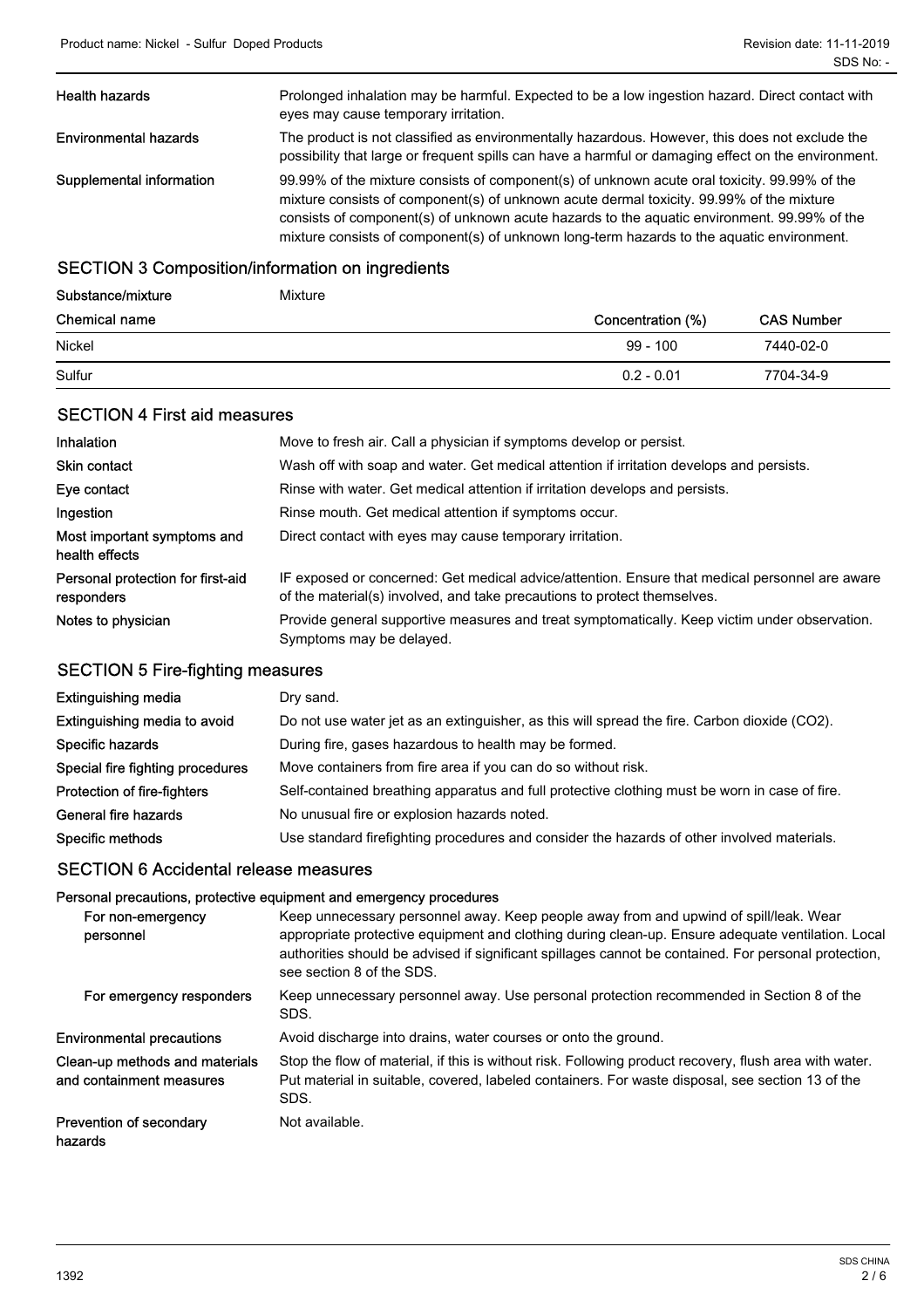## SECTION 7 Handling and storage

| Handling       | Obtain special instructions before use. Do not handle until all safety precautions have been read<br>and understood. Avoid prolonged exposure. Should be handled in closed systems, if possible.<br>Provide adequate ventilation. Wear appropriate personal protective equipment. Observe good<br>industrial hygiene practices. |
|----------------|---------------------------------------------------------------------------------------------------------------------------------------------------------------------------------------------------------------------------------------------------------------------------------------------------------------------------------|
| <b>Storage</b> | Store locked up. Store in tightly closed container. Store away from incompatible materials (see<br>Section 10 of the SDS).                                                                                                                                                                                                      |

## SECTION 8 Exposure controls/personal protection

#### Exposure limits

China OELs. Occupational Exposure Limits for Hazardous Agents in the Workplace, Chemical Hazardous Agents (GBZ 2.1-2007)

| Components             | Гуре          | Value |
|------------------------|---------------|-------|
| Nickel (CAS 7440-02-0) | <b>PC-TWA</b> | mq/m3 |

| <b>Biological limit values</b> | No biological exposure limits noted for the ingredient(s).                                                                                                                                                                                                                                                                                                         |
|--------------------------------|--------------------------------------------------------------------------------------------------------------------------------------------------------------------------------------------------------------------------------------------------------------------------------------------------------------------------------------------------------------------|
| <b>Monitoring methods</b>      | Follow standard monitoring procedures.                                                                                                                                                                                                                                                                                                                             |
| <b>Engineering measures</b>    | Good general ventilation should be used. Ventilation rates should be matched to conditions. If<br>applicable, use process enclosures, local exhaust ventilation, or other engineering controls to<br>maintain airborne levels below recommended exposure limits. If exposure limits have not been<br>established, maintain airborne levels to an acceptable level. |
| Personal protective equipment  |                                                                                                                                                                                                                                                                                                                                                                    |
| <b>Respiratory protection</b>  | In case of insufficient ventilation, wear suitable respiratory equipment.                                                                                                                                                                                                                                                                                          |
| Hand protection                | Wear appropriate chemical resistant gloves.                                                                                                                                                                                                                                                                                                                        |
| Eye protection                 | If contact is likely, safety glasses with side shields are recommended.                                                                                                                                                                                                                                                                                            |
| Skin and body protection       | Use of an impervious apron is recommended.                                                                                                                                                                                                                                                                                                                         |
| Hygiene measures               | Observe any medical surveillance requirements. Always observe good personal hygiene<br>measures, such as washing after handling the material and before eating, drinking, and/or                                                                                                                                                                                   |

smoking. Routinely wash work clothing and protective equipment to remove contaminants.

## SECTION 9 Physical and chemical properties

| Appearance                                                 |                             |
|------------------------------------------------------------|-----------------------------|
| <b>Physical state</b>                                      | Solid.                      |
| Form                                                       | Solid.                      |
| Color                                                      | Not available.              |
| Odor                                                       | Not available.              |
| рH                                                         | Not available.              |
| Melting point/freezing point                               | 2651 °F (1455 °C) estimated |
| Boiling point, initial boiling point,<br>and boiling range | 4946 °F (2730 °C) estimated |
| Flash point                                                | Not available.              |
| Flammability limit - lower (%)                             | Not available.              |
| Flammability limit - upper (%)                             | Not available.              |
| Explosive limit - lower (%)                                | Not available.              |
| Explosive limit - upper (%)                                | Not available.              |
| Vapor pressure                                             | 0.00001 hPa estimated       |
| <b>Vapor density</b>                                       | Not available.              |
| Relative density                                           | Not available.              |
| Density                                                    | 8.91 g/cm3 estimated        |
| Solubility(ies)                                            |                             |
| Solubility (water)                                         | Not available.              |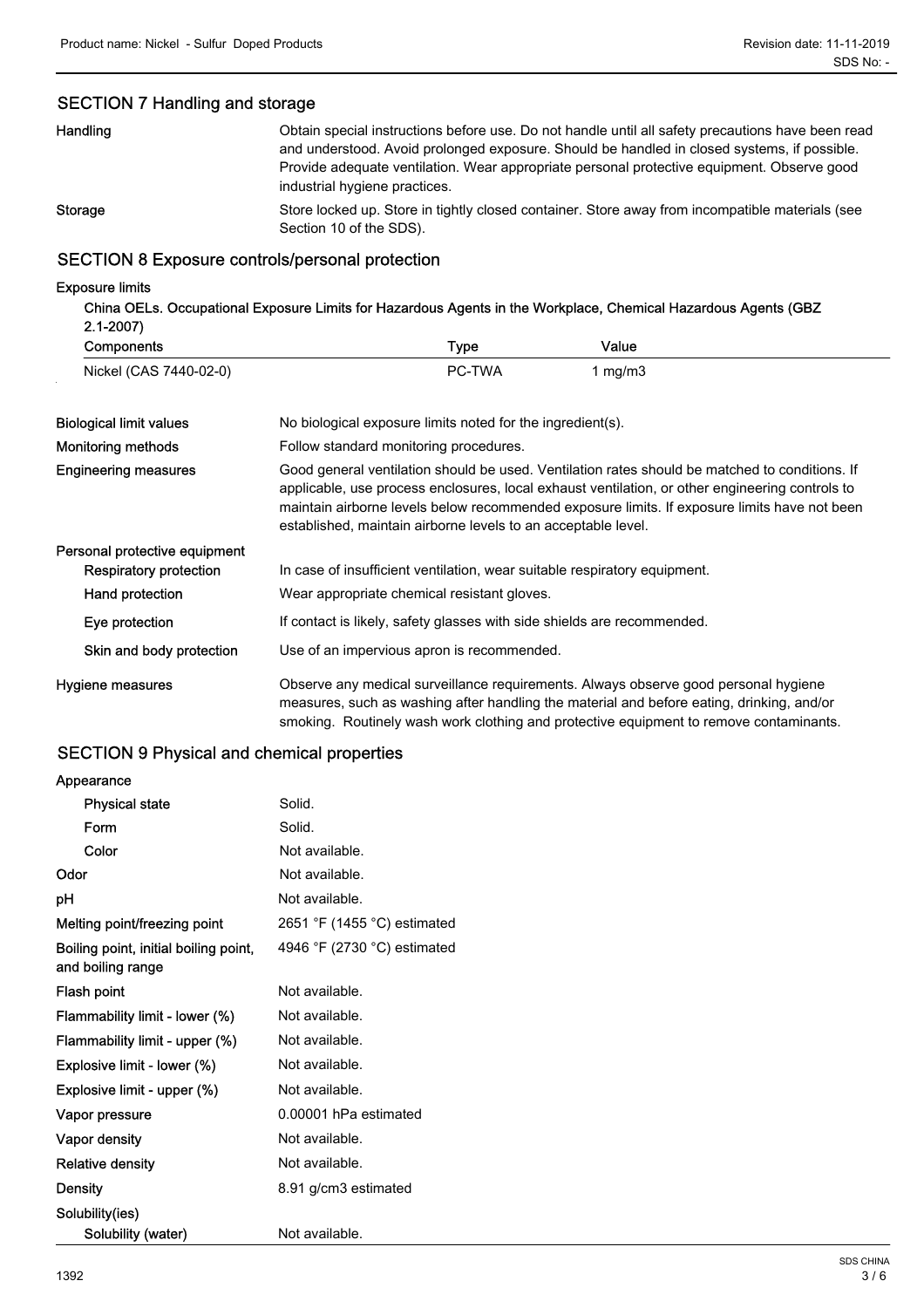| Auto-ignition temperature   | Not available. |
|-----------------------------|----------------|
| Decomposition temperature   | Not available. |
| Flammability (solid, gas)   | Not available. |
| Other data                  |                |
| <b>Explosive properties</b> | Not explosive. |
| <b>Oxidizing properties</b> | Not oxidizing. |
| Specific gravity            | 8.91 estimated |

| Reactivity                            | The product is stable and non-reactive under normal conditions of use, storage and transport.                              |  |
|---------------------------------------|----------------------------------------------------------------------------------------------------------------------------|--|
| <b>Stability</b>                      | Material is stable under normal conditions.                                                                                |  |
| Possibility of hazardous<br>reactions | No dangerous reaction known under conditions of normal use.                                                                |  |
| Conditions to avoid                   | Keep away from heat, hot surfaces, sparks, open flames and other ignition sources. Contact with<br>incompatible materials. |  |
| Incompatible materials                | Strong acids.                                                                                                              |  |
| Hazardous decomposition<br>products   | No hazardous decomposition products are known.                                                                             |  |

## SECTION 11 Toxicological information

| <b>Acute toxicity</b>                                         | Not known.                                                                                                          |  |  |
|---------------------------------------------------------------|---------------------------------------------------------------------------------------------------------------------|--|--|
| Routes of exposure                                            | Inhalation.                                                                                                         |  |  |
| <b>Symptoms</b>                                               | Direct contact with eyes may cause temporary irritation.                                                            |  |  |
| Skin corrosion/irritation                                     | Prolonged skin contact may cause temporary irritation.                                                              |  |  |
| Serious eye damage/eye<br>irritation                          | Direct contact with eyes may cause temporary irritation.                                                            |  |  |
| Respiratory or skin sensitization                             |                                                                                                                     |  |  |
| <b>Respiratory sensitization</b>                              | Not a respiratory sensitizer.                                                                                       |  |  |
| <b>Skin sensitizer</b>                                        | This product is not expected to cause skin sensitization.                                                           |  |  |
| Germ cell mutagenicity                                        | No data available to indicate product or any components present at greater than 0.1% are<br>mutagenic or genotoxic. |  |  |
| Carcinogenicity                                               | Suspected of causing cancer.                                                                                        |  |  |
|                                                               | China OELs for hazardous agents in the workplace: Carcinogen Category                                               |  |  |
| NICKEL METAL (CAS 7440-02-0)                                  | Possible human carcinogen.                                                                                          |  |  |
| IARC Monographs. Overall Evaluation of Carcinogenicity        |                                                                                                                     |  |  |
| Nickel (CAS 7440-02-0)                                        | 2B Possibly carcinogenic to humans.                                                                                 |  |  |
| Toxic to reproduction                                         | This product is not expected to cause reproductive or developmental effects.                                        |  |  |
| Specific target organ toxicity<br>following single exposure   | Not classified.                                                                                                     |  |  |
| Specific target organ toxicity<br>following repeated exposure | Not classified.                                                                                                     |  |  |
| <b>Aspiration hazard</b>                                      | Not an aspiration hazard.                                                                                           |  |  |
| <b>Chronic effects</b>                                        | Prolonged inhalation may be harmful. Prolonged exposure may cause chronic effects.                                  |  |  |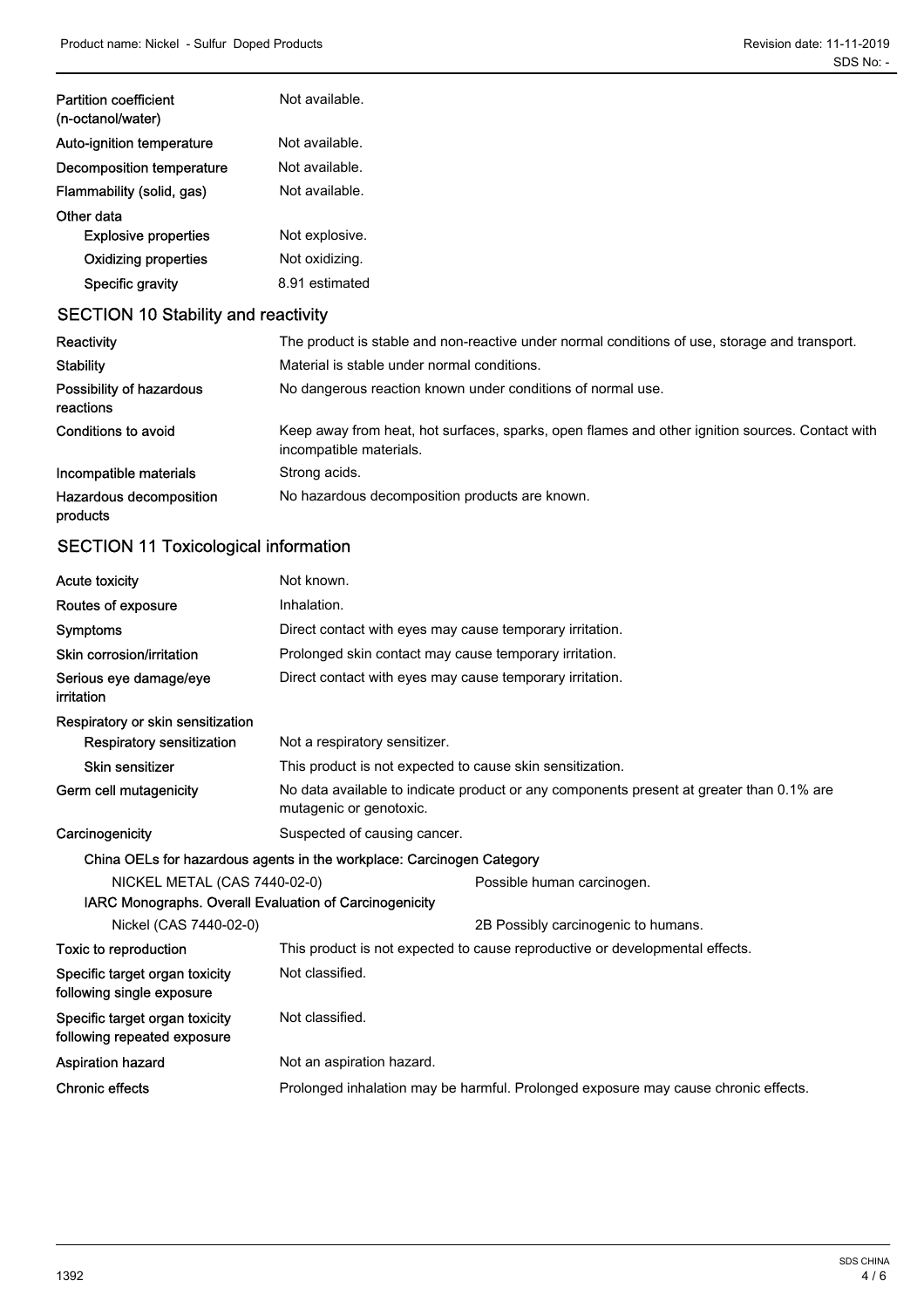## SECTION 12 Ecological information

| Ecotoxicological data                     |                                                                                                                                                                                                       |                                                                                                                                                                                                     |  |
|-------------------------------------------|-------------------------------------------------------------------------------------------------------------------------------------------------------------------------------------------------------|-----------------------------------------------------------------------------------------------------------------------------------------------------------------------------------------------------|--|
| Components                                | <b>Species</b>                                                                                                                                                                                        | <b>Test Results</b>                                                                                                                                                                                 |  |
| Sulfur (CAS 7704-34-9)                    |                                                                                                                                                                                                       |                                                                                                                                                                                                     |  |
| Aquatic                                   |                                                                                                                                                                                                       |                                                                                                                                                                                                     |  |
| Fish                                      | <b>LC50</b>                                                                                                                                                                                           | Western mosquitofish (Gambusia affinis) > 10000 mg/l, 96 hours                                                                                                                                      |  |
| Ecotoxicity                               | The product is not classified as environmentally hazardous. However, this does not exclude the<br>possibility that large or frequent spills can have a harmful or damaging effect on the environment. |                                                                                                                                                                                                     |  |
| Persistence and degradability             | No data is available on the degradability of any ingredients in the mixture.                                                                                                                          |                                                                                                                                                                                                     |  |
| <b>Bioaccumulation</b>                    | No data available.                                                                                                                                                                                    |                                                                                                                                                                                                     |  |
| Mobility in soil                          | No data available for this product.                                                                                                                                                                   |                                                                                                                                                                                                     |  |
| Other hazardous effects                   | No other adverse environmental effects (e.g. ozone depletion, photochemical ozone creation<br>potential, endocrine disruption, global warming potential) are expected from this component.            |                                                                                                                                                                                                     |  |
| <b>SECTION 13 Disposal considerations</b> |                                                                                                                                                                                                       |                                                                                                                                                                                                     |  |
| <b>Residual waste</b>                     | Disposal instructions).                                                                                                                                                                               | Dispose of in accordance with local regulations. Empty containers or liners may retain some<br>product residues. This material and its container must be disposed of in a safe manner (see:         |  |
| Contaminated packaging                    | disposal.                                                                                                                                                                                             | Since emptied containers may retain product residue, follow label warnings even after container is<br>emptied. Empty containers should be taken to an approved waste handling site for recycling or |  |
| Local disposal regulations                |                                                                                                                                                                                                       | Collect and reclaim or dispose in sealed containers at licensed waste disposal site. Dispose of<br>contents/container in accordance with local/regional/national/international regulations.         |  |

### SECTION 14 Transport information

#### **CNDG**

Not regulated as dangerous goods.

#### IATA

Not regulated as dangerous goods.

#### IMDG

Not regulated as dangerous goods.

#### Transport in bulk according to Not applicable. Annex II of MARPOL 73/78 and the IBC Code

### SECTION 15 Regulatory information

#### Law of the People's Republic of China on Prevention and Control of Occupational Diseases

Not regulated.

#### Regulations on the Control over Safety of Dangerous Chemicals

#### Catalog of Hazardous Chemicals

SULFUR (CAS 7704-34-9)

#### Regulations on Labor Protection in Workplaces Where Toxic Substances Are Used

Directory of Highly Toxic Substances

#### Nickel (CAS 7440-02-0)

#### Provision on the Environmental Administration of New Chemical Substances

#### China Inventory of Existing Chemical Substances

| Country(s) or region | Inventory name                                     | On inventory (yes/no)* |
|----------------------|----------------------------------------------------|------------------------|
| China                | Inventory of Existing Chemical Substances in China | Yes                    |
|                      | (IECSC)                                            |                        |

\*A "Yes" indicates that all components of this product comply with the inventory requirements administered by the governing country(s) A "No" indicates that one or more components of the product are not listed or exempt from listing on the inventory administered by the governing country(s).